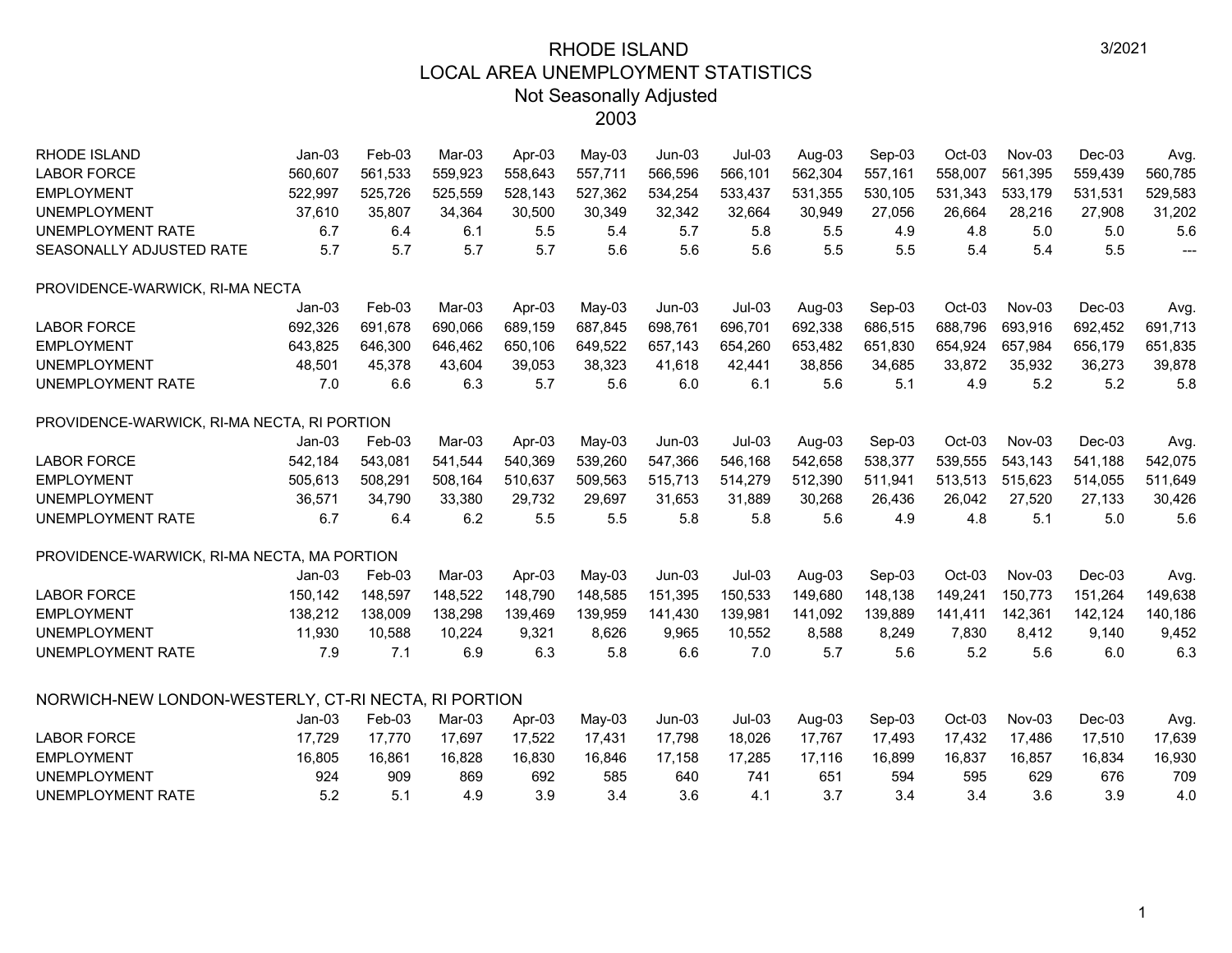| <b>BARRINGTON</b>        | $Jan-03$ | Feb-03 | Mar-03 | Apr-03 | $May-03$ | $Jun-03$ | $Jul-03$ | Aug-03 | Sep-03 | Oct-03 | Nov-03 | $Dec-03$ | Avg.   |
|--------------------------|----------|--------|--------|--------|----------|----------|----------|--------|--------|--------|--------|----------|--------|
| <b>LABOR FORCE</b>       | 8,378    | 8,401  | 8,369  | 8,399  | 8,402    | 8,552    | 8,512    | 8,462  | 8,425  | 8,476  | 8,546  | 8,486    | 8,450  |
| <b>EMPLOYMENT</b>        | 8,026    | 8,069  | 8,067  | 8,107  | 8,089    | 8,188    | 8,164    | 8,134  | 8,127  | 8,152  | 8,185  | 8,160    | 8,122  |
| <b>UNEMPLOYMENT</b>      | 352      | 332    | 302    | 292    | 313      | 364      | 348      | 328    | 298    | 324    | 361    | 326      | 328    |
| <b>UNEMPLOYMENT RATE</b> | 4.2      | 4.0    | 3.6    | 3.5    | 3.7      | 4.3      | 4.1      | 3.9    | 3.5    | 3.8    | 4.2    | 3.8      | 3.9    |
| <b>BRISTOL</b>           | $Jan-03$ | Feb-03 | Mar-03 | Apr-03 | May-03   | $Jun-03$ | $Jul-03$ | Aug-03 | Sep-03 | Oct-03 | Nov-03 | $Dec-03$ | Avg.   |
| <b>LABOR FORCE</b>       | 12,935   | 12,986 | 12,937 | 12,902 | 12,813   | 13,019   | 12,960   | 12,874 | 12,794 | 12,846 | 12,934 | 12,908   | 12,909 |
| <b>EMPLOYMENT</b>        | 12,107   | 12,172 | 12,168 | 12,227 | 12,201   | 12,349   | 12,315   | 12,269 | 12,258 | 12,296 | 12,346 | 12,309   | 12,251 |
| <b>UNEMPLOYMENT</b>      | 828      | 814    | 769    | 675    | 612      | 670      | 645      | 605    | 536    | 550    | 588    | 599      | 658    |
| <b>UNEMPLOYMENT RATE</b> | 6.4      | 6.3    | 5.9    | 5.2    | 4.8      | 5.1      | 5.0      | 4.7    | 4.2    | 4.3    | 4.5    | 4.6      | 5.1    |
| <b>BURRILLVILLE</b>      | $Jan-03$ | Feb-03 | Mar-03 | Apr-03 | May-03   | $Jun-03$ | $Jul-03$ | Aug-03 | Sep-03 | Oct-03 | Nov-03 | $Dec-03$ | Avg.   |
| <b>LABOR FORCE</b>       | 9,583    | 9,616  | 9,580  | 9,543  | 9,518    | 9,642    | 9,665    | 9,610  | 9,542  | 9,536  | 9,579  | 9,561    | 9,582  |
| <b>EMPLOYMENT</b>        | 8,970    | 9,016  | 9,015  | 9,059  | 9,040    | 9,148    | 9,123    | 9,090  | 9,081  | 9,109  | 9,148  | 9,120    | 9,077  |
| <b>UNEMPLOYMENT</b>      | 613      | 600    | 565    | 484    | 478      | 494      | 542      | 520    | 461    | 427    | 431    | 441      | 505    |
| <b>UNEMPLOYMENT RATE</b> | 6.4      | 6.2    | 5.9    | 5.1    | 5.0      | 5.1      | 5.6      | 5.4    | 4.8    | 4.5    | 4.5    | 4.6      | 5.3    |
| <b>CENTRAL FALLS</b>     | $Jan-03$ | Feb-03 | Mar-03 | Apr-03 | $May-03$ | $Jun-03$ | $Jul-03$ | Aug-03 | Sep-03 | Oct-03 | Nov-03 | $Dec-03$ | Avg.   |
| <b>LABOR FORCE</b>       | 8,312    | 8,261  | 8,223  | 8,190  | 8,178    | 8,266    | 8,271    | 8,194  | 8,120  | 8,137  | 8,196  | 8,143    | 8,207  |
| <b>EMPLOYMENT</b>        | 7,414    | 7,453  | 7,452  | 7,488  | 7,471    | 7,562    | 7,540    | 7,513  | 7,508  | 7,529  | 7,561  | 7,538    | 7,502  |
| <b>UNEMPLOYMENT</b>      | 898      | 808    | 771    | 702    | 707      | 704      | 731      | 681    | 612    | 608    | 635    | 605      | 705    |
| UNEMPLOYMENT RATE        | 10.8     | 9.8    | 9.4    | 8.6    | 8.6      | 8.5      | 8.8      | 8.3    | 7.5    | 7.5    | 7.7    | 7.4      | 8.6    |
| <b>CHARLESTOWN</b>       | $Jan-03$ | Feb-03 | Mar-03 | Apr-03 | $May-03$ | $Jun-03$ | $Jul-03$ | Aug-03 | Sep-03 | Oct-03 | Nov-03 | $Dec-03$ | Avg.   |
| <b>LABOR FORCE</b>       | 4,707    | 4,729  | 4,714  | 4,670  | 4,618    | 4,688    | 4,714    | 4,700  | 4,627  | 4,634  | 4,675  | 4,690    | 4,681  |
| <b>EMPLOYMENT</b>        | 4,389    | 4.412  | 4,411  | 4,433  | 4,423    | 4,477    | 4,465    | 4,448  | 4,444  | 4,458  | 4,476  | 4,463    | 4,442  |
| <b>UNEMPLOYMENT</b>      | 318      | 317    | 303    | 237    | 195      | 211      | 249      | 252    | 183    | 176    | 199    | 227      | 239    |
| <b>UNEMPLOYMENT RATE</b> | 6.8      | 6.7    | 6.4    | 5.1    | 4.2      | 4.5      | 5.3      | 5.4    | 4.0    | 3.8    | 4.3    | 4.8      | 5.1    |
| <b>COVENTRY</b>          | $Jan-03$ | Feb-03 | Mar-03 | Apr-03 | $May-03$ | $Jun-03$ | $Jul-03$ | Aug-03 | Sep-03 | Oct-03 | Nov-03 | $Dec-03$ | Avg.   |
| <b>LABOR FORCE</b>       | 20,076   | 20,109 | 20,011 | 19,943 | 19,920   | 20,245   | 20,209   | 20,128 | 19,930 | 19,972 | 20,108 | 20,047   | 20,059 |
| <b>EMPLOYMENT</b>        | 18,832   | 18,933 | 18,928 | 19,020 | 18,980   | 19,208   | 19,156   | 19,085 | 19,069 | 19,127 | 19,206 | 19,148   | 19,058 |
| <b>UNEMPLOYMENT</b>      | 1,244    | 1,176  | 1,083  | 923    | 940      | 1,037    | 1,053    | 1,043  | 861    | 845    | 902    | 899      | 1,001  |
| <b>UNEMPLOYMENT RATE</b> | 6.2      | 5.8    | 5.4    | 4.6    | 4.7      | 5.1      | 5.2      | 5.2    | 4.3    | 4.2    | 4.5    | 4.5      | 5.0    |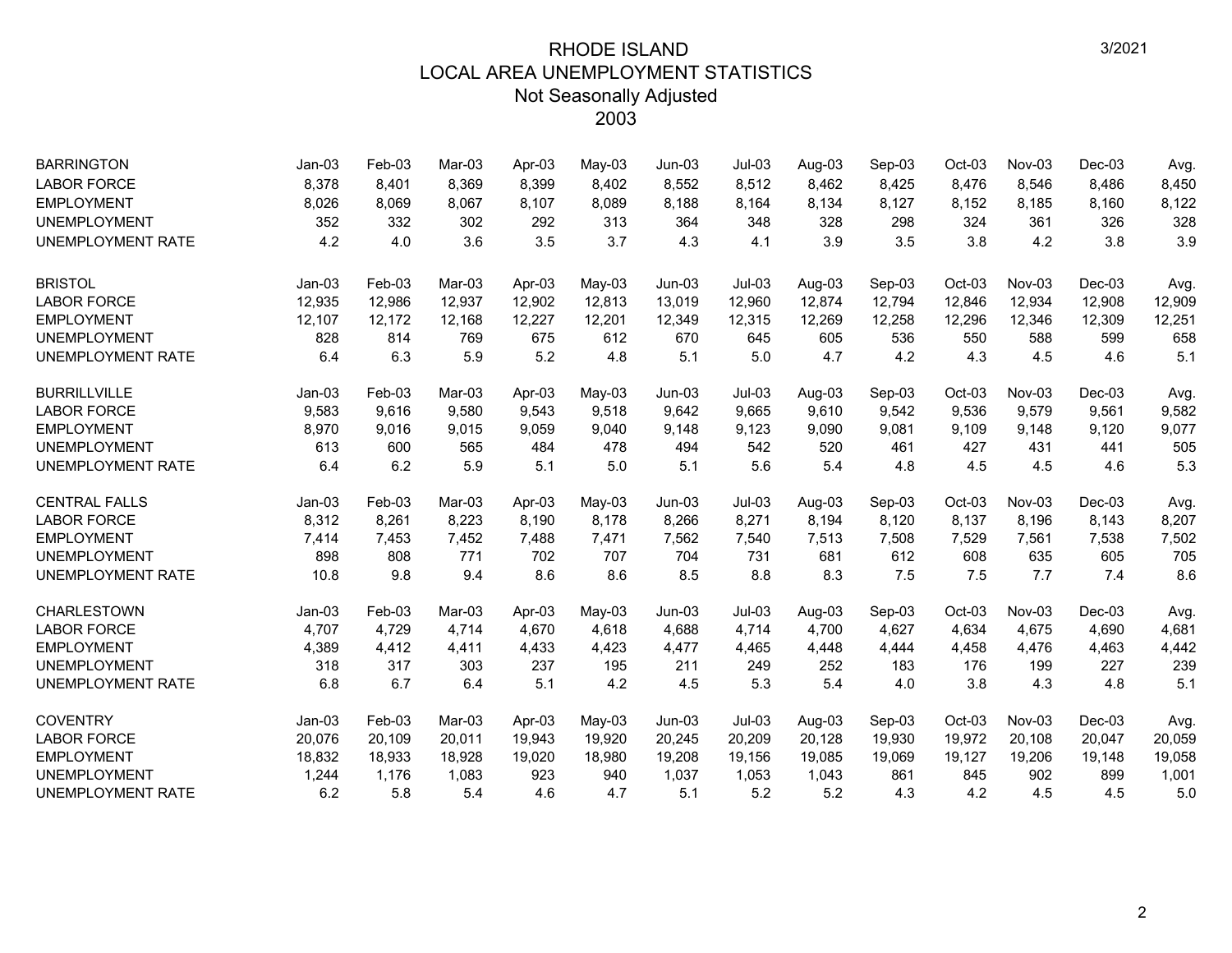| <b>CRANSTON</b>          | $Jan-03$ | Feb-03   | Mar-03 | Apr-03 | May-03   | $Jun-03$ | $Jul-03$ | Aug-03 | Sep-03 | Oct-03   | $Nov-03$ | $Dec-03$ | Avg.   |
|--------------------------|----------|----------|--------|--------|----------|----------|----------|--------|--------|----------|----------|----------|--------|
| <b>LABOR FORCE</b>       | 41,386   | 41,483   | 41,442 | 41,509 | 41,477   | 42,156   | 41,946   | 41,656 | 41,467 | 41,536   | 41,736   | 41,548   | 41,612 |
| <b>EMPLOYMENT</b>        | 38,861   | 39,067   | 39,058 | 39,247 | 39,164   | 39,636   | 39,527   | 39,382 | 39,347 | 39,467   | 39,630   | 39,509   | 39,325 |
| <b>UNEMPLOYMENT</b>      | 2,525    | 2,416    | 2,384  | 2,262  | 2,313    | 2.520    | 2,419    | 2,274  | 2,120  | 2,069    | 2.106    | 2,039    | 2,287  |
| <b>UNEMPLOYMENT RATE</b> | 6.1      | 5.8      | 5.8    | 5.4    | 5.6      | 6.0      | 5.8      | 5.5    | 5.1    | 5.0      | 5.0      | 4.9      | 5.5    |
| <b>CUMBERLAND</b>        | $Jan-03$ | Feb-03   | Mar-03 | Apr-03 | $May-03$ | $Jun-03$ | $Jul-03$ | Aug-03 | Sep-03 | Oct-03   | $Nov-03$ | $Dec-03$ | Avg.   |
| <b>LABOR FORCE</b>       | 18,877   | 18,937   | 18.874 | 18.828 | 18.757   | 19,033   | 19,083   | 18,955 | 18,888 | 18.927   | 19.002   | 18,948   | 18,926 |
| <b>EMPLOYMENT</b>        | 17,752   | 17,846   | 17,841 | 17,928 | 17,890   | 18,106   | 18,056   | 17,989 | 17,974 | 18,030   | 18,103   | 18,047   | 17,964 |
| <b>UNEMPLOYMENT</b>      | 1,125    | 1,091    | 1,033  | 900    | 867      | 927      | 1,027    | 966    | 914    | 897      | 899      | 901      | 962    |
| <b>UNEMPLOYMENT RATE</b> | 6.0      | 5.8      | 5.5    | 4.8    | 4.6      | 4.9      | 5.4      | 5.1    | 4.8    | 4.7      | 4.7      | 4.8      | 5.1    |
| <b>EAST GREENWICH</b>    | $Jan-03$ | Feb-03   | Mar-03 | Apr-03 | $May-03$ | $Jun-03$ | $Jul-03$ | Aug-03 | Sep-03 | Oct-03   | Nov-03   | $Dec-03$ | Avg.   |
| <b>LABOR FORCE</b>       | 6,894    | 6,896    | 6,888  | 6,905  | 6,902    | 6,992    | 6,943    | 6,905  | 6,853  | 6,861    | 6,891    | 6,874    | 6,901  |
| <b>EMPLOYMENT</b>        | 6,455    | 6,488    | 6,488  | 6,518  | 6,505    | 6,583    | 6,565    | 6,541  | 6,536  | 6,555    | 6,582    | 6,563    | 6,532  |
| <b>UNEMPLOYMENT</b>      | 439      | 408      | 400    | 387    | 397      | 409      | 378      | 364    | 317    | 306      | 309      | 311      | 369    |
| UNEMPLOYMENT RATE        | 6.4      | 5.9      | 5.8    | 5.6    | 5.8      | 5.8      | 5.4      | 5.3    | 4.6    | 4.5      | 4.5      | 4.5      | 5.3    |
| <b>EAST PROVIDENCE</b>   | $Jan-03$ | Feb-03   | Mar-03 | Apr-03 | $May-03$ | $Jun-03$ | $Jul-03$ | Aug-03 | Sep-03 | Oct-03   | $Nov-03$ | $Dec-03$ | Avg.   |
| <b>LABOR FORCE</b>       | 25,949   | 25,975   | 25,819 | 25,743 | 25,659   | 26,052   | 25,942   | 25,827 | 25,656 | 25,638   | 25,877   | 25,842   | 25,831 |
| <b>EMPLOYMENT</b>        | 24,017   | 24,144   | 24,138 | 24,255 | 24,204   | 24,496   | 24,428   | 24,338 | 24,317 | 24,392   | 24,492   | 24,418   | 24,303 |
| <b>UNEMPLOYMENT</b>      | 1,932    | 1,831    | 1,681  | 1,488  | 1,455    | 1,556    | 1,514    | 1,489  | 1,339  | 1,246    | 1,385    | 1,424    | 1,528  |
| <b>UNEMPLOYMENT RATE</b> | 7.4      | 7.0      | 6.5    | 5.8    | 5.7      | 6.0      | 5.8      | 5.8    | 5.2    | 4.9      | 5.4      | 5.5      | 5.9    |
| <b>EXETER</b>            | $Jan-03$ | $Feb-03$ | Mar-03 | Apr-03 | $May-03$ | $Jun-03$ | $Jul-03$ | Aug-03 | Sep-03 | $Oct-03$ | Nov-03   | $Dec-03$ | Avg.   |
| <b>LABOR FORCE</b>       | 3,717    | 3,742    | 3,727  | 3,697  | 3,666    | 3,719    | 3,706    | 3,680  | 3,656  | 3,681    | 3,709    | 3,694    | 3,700  |
| <b>EMPLOYMENT</b>        | 3,489    | 3,507    | 3,506  | 3,524  | 3,516    | 3,559    | 3,549    | 3,535  | 3,533  | 3,544    | 3,558    | 3,547    | 3,531  |
| <b>UNEMPLOYMENT</b>      | 228      | 235      | 221    | 173    | 150      | 160      | 157      | 145    | 123    | 137      | 151      | 147      | 169    |
| UNEMPLOYMENT RATE        | 6.1      | 6.3      | 5.9    | 4.7    | 4.1      | 4.3      | 4.2      | 3.9    | 3.4    | 3.7      | 4.1      | 4.0      | 4.6    |
| <b>FOSTER</b>            | $Jan-03$ | Feb-03   | Mar-03 | Apr-03 | May-03   | $Jun-03$ | $Jul-03$ | Aug-03 | Sep-03 | Oct-03   | $Nov-03$ | $Dec-03$ | Avg.   |
| <b>LABOR FORCE</b>       | 2,614    | 2,630    | 2,648  | 2,611  | 2,588    | 2,621    | 2,632    | 2,634  | 2,590  | 2,593    | 2,595    | 2,615    | 2,615  |
| <b>EMPLOYMENT</b>        | 2,438    | 2,451    | 2,451  | 2,462  | 2,457    | 2,488    | 2,480    | 2,472  | 2,469  | 2,477    | 2,487    | 2,480    | 2,468  |
| <b>UNEMPLOYMENT</b>      | 176      | 179      | 197    | 149    | 131      | 133      | 152      | 162    | 121    | 116      | 108      | 135      | 147    |
| UNEMPLOYMENT RATE        | 6.7      | 6.8      | 7.4    | 5.7    | 5.1      | 5.1      | 5.8      | 6.2    | 4.7    | 4.5      | 4.2      | 5.2      | 5.6    |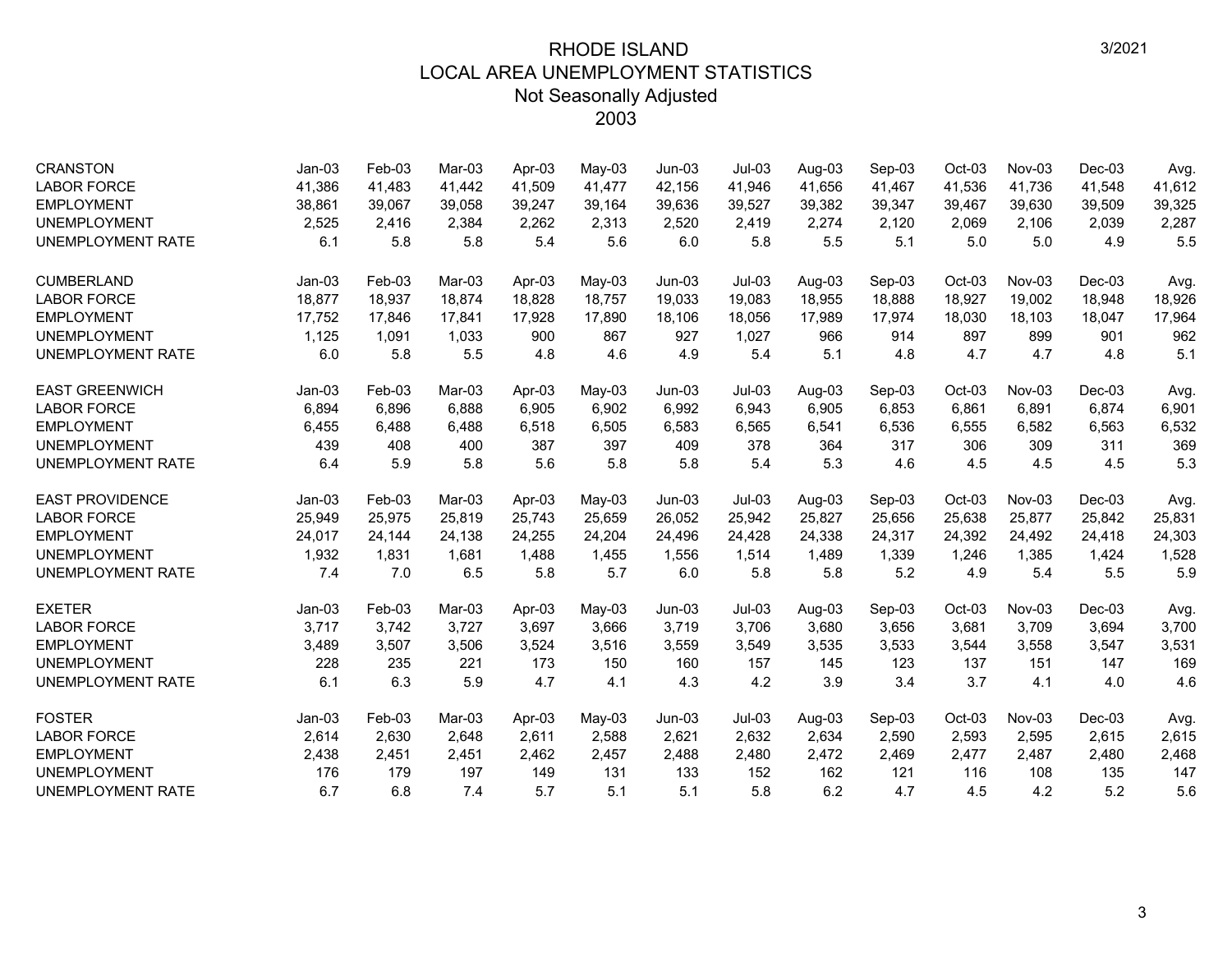| <b>GLOCESTER</b><br><b>LABOR FORCE</b> | $Jan-03$<br>6,294 | Feb-03<br>6,330 | Mar-03<br>6,320 | Apr-03<br>6,298 | $May-03$<br>6,257 | $Jun-03$<br>6,333 | $Jul-03$<br>6,314 | Aug-03<br>6,289 | Sep-03<br>6,255 | $Oct-03$<br>6,268 | Nov-03<br>6,303 | $Dec-03$<br>6,300 | Avg.<br>6,297 |
|----------------------------------------|-------------------|-----------------|-----------------|-----------------|-------------------|-------------------|-------------------|-----------------|-----------------|-------------------|-----------------|-------------------|---------------|
| <b>EMPLOYMENT</b>                      | 5,954             | 5,985           | 5,983           | 6,013           | 6,000             | 6,073             | 6,056             | 6,033           | 6,029           | 6,047             | 6,072           | 6,053             | 6,025         |
| <b>UNEMPLOYMENT</b>                    | 340               | 345             | 337             | 285             | 257               | 260               | 258               | 256             | 226             | 221               | 231             | 247               | 272           |
| <b>UNEMPLOYMENT RATE</b>               | 5.4               | 5.5             | 5.3             | 4.5             | 4.1               | 4.1               | 4.1               | 4.1             | 3.6             | 3.5               | 3.7             | 3.9               | 4.3           |
| <b>HOPKINTON</b>                       | $Jan-03$          | Feb-03          | Mar-03          | Apr-03          | $May-03$          | $Jun-03$          | $Jul-03$          | Aug-03          | Sep-03          | Oct-03            | Nov-03          | $Dec-03$          | Avg.          |
| <b>LABOR FORCE</b>                     | 4,724             | 4,736           | 4,721           | 4,707           | 4,694             | 4,783             | 4,788             | 4,762           | 4,693           | 4,701             | 4,734           | 4,738             | 4,732         |
| <b>EMPLOYMENT</b>                      | 4,444             | 4,468           | 4,467           | 4,489           | 4,479             | 4,533             | 4,520             | 4,504           | 4,500           | 4,514             | 4,533           | 4,519             | 4,498         |
| <b>UNEMPLOYMENT</b>                    | 280               | 268             | 254             | 218             | 215               | 250               | 268               | 258             | 193             | 187               | 201             | 219               | 234           |
| <b>UNEMPLOYMENT RATE</b>               | 5.9               | 5.7             | 5.4             | 4.6             | 4.6               | 5.2               | 5.6               | 5.4             | 4.1             | 4.0               | 4.2             | 4.6               | 4.9           |
| <b>JAMESTOWN</b>                       | $Jan-03$          | Feb-03          | Mar-03          | Apr-03          | $May-03$          | $Jun-03$          | $Jul-03$          | Aug-03          | Sep-03          | Oct-03            | Nov-03          | $Dec-03$          | Avg.          |
| <b>LABOR FORCE</b>                     | 3,191             | 3,210           | 3,191           | 3,175           | 3,164             | 3,211             | 3,187             | 3,173           | 3,150           | 3,160             | 3,193           | 3,183             | 3,183         |
| <b>EMPLOYMENT</b>                      | 3,023             | 3,038           | 3,036           | 3,051           | 3,046             | 3,082             | 3,074             | 3,062           | 3,059           | 3,069             | 3,082           | 3,072             | 3,058         |
| <b>UNEMPLOYMENT</b>                    | 168               | 172             | 155             | 124             | 118               | 129               | 113               | 111             | 91              | 91                | 111             | 111               | 125           |
| <b>UNEMPLOYMENT RATE</b>               | 5.3               | 5.4             | 4.9             | 3.9             | 3.7               | 4.0               | 3.5               | 3.5             | 2.9             | 2.9               | 3.5             | 3.5               | 3.9           |
| <b>JOHNSTON</b>                        | $Jan-03$          | Feb-03          | Mar-03          | Apr-03          | May-03            | $Jun-03$          | $Jul-03$          | Aug-03          | Sep-03          | Oct-03            | Nov-03          | $Dec-03$          | Avg.          |
| <b>LABOR FORCE</b>                     | 15,563            | 15,635          | 15,616          | 15,540          | 15,469            | 15,698            | 15,666            | 15,561          | 15,442          | 15,448            | 15,533          | 15,497            | 15,555        |
| <b>EMPLOYMENT</b>                      | 14,452            | 14,528          | 14,525          | 14,595          | 14,565            | 14,741            | 14,700            | 14,646          | 14,632          | 14,678            | 14,737          | 14,693            | 14,624        |
| <b>UNEMPLOYMENT</b>                    | 1,111             | 1,107           | 1,091           | 945             | 904               | 957               | 966               | 915             | 810             | 770               | 796             | 804               | 931           |
| <b>UNEMPLOYMENT RATE</b>               | 7.1               | 7.1             | 7.0             | 6.1             | 5.8               | 6.1               | 6.2               | 5.9             | 5.2             | 5.0               | 5.1             | 5.2               | 6.0           |
| <b>LINCOLN</b>                         | $Jan-03$          | Feb-03          | Mar-03          | Apr-03          | $May-03$          | $Jun-03$          | $Jul-03$          | Aug-03          | Sep-03          | Oct-03            | $Nov-03$        | $Dec-03$          | Avg.          |
| <b>LABOR FORCE</b>                     | 12,129            | 12,217          | 12,184          | 12,156          | 12,100            | 12,276            | 12,281            | 12,242          | 12,142          | 12,132            | 12,191          | 12,153            | 12,184        |
| <b>EMPLOYMENT</b>                      | 11,420            | 11,481          | 11,478          | 11,534          | 11,511            | 11,649            | 11,617            | 11,573          | 11,564          | 11,600            | 11,646          | 11,612            | 11,557        |
| <b>UNEMPLOYMENT</b>                    | 709               | 736             | 706             | 622             | 589               | 627               | 664               | 669             | 578             | 532               | 545             | 541               | 627           |
| <b>UNEMPLOYMENT RATE</b>               | 5.8               | 6.0             | 5.8             | 5.1             | 4.9               | 5.1               | 5.4               | 5.5             | 4.8             | 4.4               | 4.5             | 4.5               | 5.1           |
| <b>LITTLE COMPTON</b>                  | $Jan-03$          | Feb-03          | Mar-03          | Apr-03          | May-03            | $Jun-03$          | $Jul-03$          | Aug-03          | Sep-03          | Oct-03            | Nov-03          | $Dec-03$          | Avg.          |
| <b>LABOR FORCE</b>                     | 2,005             | 2,001           | 1,995           | 1,985           | 1,950             | 1,978             | 1,974             | 1,972           | 1,952           | 1,961             | 1,986           | 1,993             | 1,980         |
| <b>EMPLOYMENT</b>                      | 1,868             | 1,878           | 1,878           | 1,887           | 1,884             | 1,907             | 1,900             | 1,893           | 1,892           | 1,897             | 1,905           | 1,899             | 1,891         |
| <b>UNEMPLOYMENT</b>                    | 137               | 123             | 117             | 98              | 66                | 71                | 74                | 79              | 60              | 64                | 81              | 94                | 89            |
| <b>UNEMPLOYMENT RATE</b>               | 6.8               | 6.1             | 5.9             | 4.9             | 3.4               | 3.6               | 3.7               | 4.0             | 3.1             | 3.3               | 4.1             | 4.7               | 4.5           |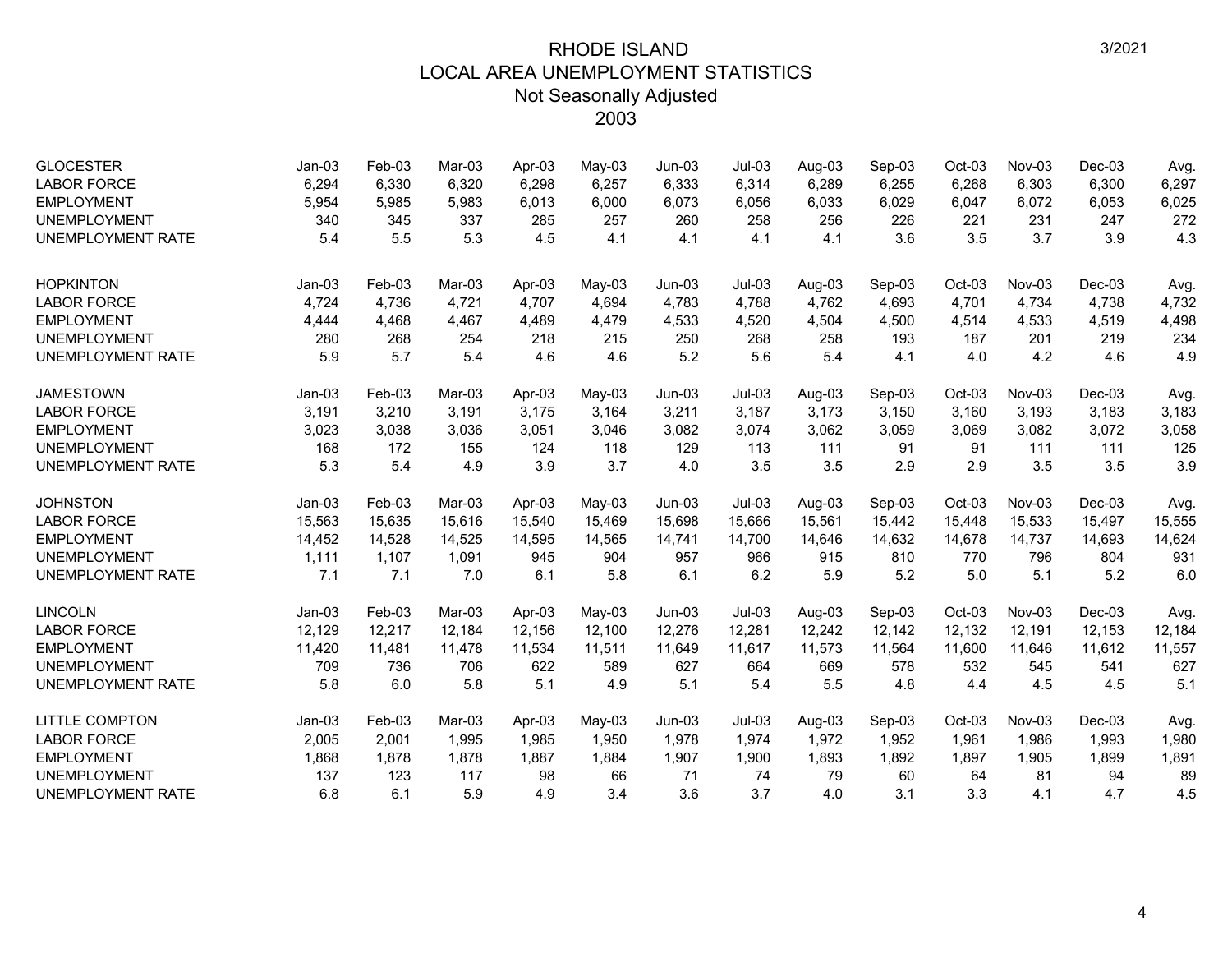| <b>MIDDLETOWN</b>        | $Jan-03$ | Feb-03 | Mar-03 | Apr-03 | $May-03$ | $Jun-03$ | $Jul-03$ | Aug-03 | Sep-03 | Oct-03   | Nov-03 | Dec-03   | Avg.   |
|--------------------------|----------|--------|--------|--------|----------|----------|----------|--------|--------|----------|--------|----------|--------|
| <b>LABOR FORCE</b>       | 8,520    | 8,527  | 8,482  | 8,420  | 8,392    | 8,500    | 8,467    | 8,443  | 8,379  | 8,415    | 8,506  | 8,489    | 8,462  |
| <b>EMPLOYMENT</b>        | 7,963    | 8,006  | 8,004  | 8,043  | 8,025    | 8,123    | 8,100    | 8.070  | 8,062  | 8,088    | 8,122  | 8,096    | 8,059  |
| <b>UNEMPLOYMENT</b>      | 557      | 521    | 478    | 377    | 367      | 377      | 367      | 373    | 317    | 327      | 384    | 393      | 403    |
| <b>UNEMPLOYMENT RATE</b> | 6.5      | 6.1    | 5.6    | 4.5    | 4.4      | 4.4      | 4.3      | 4.4    | 3.8    | 3.9      | 4.5    | 4.6      | 4.8    |
| <b>NARRAGANSETT</b>      | $Jan-03$ | Feb-03 | Mar-03 | Apr-03 | $May-03$ | $Jun-03$ | $Jul-03$ | Aug-03 | Sep-03 | Oct-03   | Nov-03 | $Dec-03$ | Avg.   |
| <b>LABOR FORCE</b>       | 9,941    | 9,939  | 9,890  | 9,894  | 9,842    | 9,999    | 9,947    | 9,883  | 9,857  | 9,915    | 9,998  | 9,939    | 9,921  |
| <b>EMPLOYMENT</b>        | 9,437    | 9,488  | 9,486  | 9,532  | 9,512    | 9,627    | 9,599    | 9,565  | 9,556  | 9,584    | 9,625  | 9,596    | 9,551  |
| <b>UNEMPLOYMENT</b>      | 504      | 451    | 404    | 362    | 330      | 372      | 348      | 318    | 301    | 331      | 373    | 343      | 370    |
| <b>UNEMPLOYMENT RATE</b> | 5.1      | 4.5    | 4.1    | 3.7    | 3.4      | 3.7      | 3.5      | 3.2    | 3.1    | 3.3      | 3.7    | 3.5      | 3.7    |
| <b>NEW SHOREHAM</b>      | $Jan-03$ | Feb-03 | Mar-03 | Apr-03 | May-03   | $Jun-03$ | $Jul-03$ | Aug-03 | Sep-03 | Oct-03   | Nov-03 | $Dec-03$ | Avg.   |
| <b>LABOR FORCE</b>       | 694      | 681    | 673    | 751    | 1,015    | 1,437    | 1,907    | 1,879  | 1,299  | 1,025    | 764    | 741      | 1,073  |
| <b>EMPLOYMENT</b>        | 577      | 569    | 567    | 673    | 947      | 1,389    | 1,868    | 1,847  | 1,267  | 996      | 699    | 645      | 1,004  |
| <b>UNEMPLOYMENT</b>      | 117      | 112    | 106    | 78     | 68       | 48       | 39       | 32     | 32     | 29       | 65     | 96       | 69     |
| <b>UNEMPLOYMENT RATE</b> | 16.9     | 16.4   | 15.8   | 10.4   | 6.7      | 3.3      | 2.0      | 1.7    | 2.5    | 2.8      | 8.5    | 13.0     | 6.4    |
| <b>NEWPORT</b>           | $Jan-03$ | Feb-03 | Mar-03 | Apr-03 | May-03   | $Jun-03$ | $Jul-03$ | Aug-03 | Sep-03 | Oct-03   | Nov-03 | $Dec-03$ | Avg.   |
| <b>LABOR FORCE</b>       | 13,694   | 13,667 | 13,561 | 13,456 | 13,400   | 13,557   | 13,498   | 13,426 | 13,315 | 13,361   | 13,528 | 13,539   | 13,500 |
| <b>EMPLOYMENT</b>        | 12,644   | 12,711 | 12,707 | 12,769 | 12,742   | 12,896   | 12,860   | 12,813 | 12,802 | 12,841   | 12,894 | 12,854   | 12,794 |
| <b>UNEMPLOYMENT</b>      | 1,050    | 956    | 854    | 687    | 658      | 661      | 638      | 613    | 513    | 520      | 634    | 685      | 706    |
| <b>UNEMPLOYMENT RATE</b> | 7.7      | 7.0    | 6.3    | 5.1    | 4.9      | 4.9      | 4.7      | 4.6    | 3.9    | 3.9      | 4.7    | 5.1      | 5.2    |
| <b>NORTH KINGSTOWN</b>   | $Jan-03$ | Feb-03 | Mar-03 | Apr-03 | $May-03$ | $Jun-03$ | $Jul-03$ | Aug-03 | Sep-03 | Oct-03   | Nov-03 | $Dec-03$ | Avg.   |
| <b>LABOR FORCE</b>       | 15,392   | 15,424 | 15,415 | 15,396 | 15,372   | 15,595   | 15,515   | 15,469 | 15,387 | 15,414   | 15,534 | 15,464   | 15,448 |
| <b>EMPLOYMENT</b>        | 14,611   | 14,689 | 14,686 | 14,757 | 14,726   | 14,903   | 14,862   | 14,807 | 14,793 | 14,840   | 14,901 | 14,855   | 14,786 |
| <b>UNEMPLOYMENT</b>      | 781      | 735    | 729    | 639    | 646      | 692      | 653      | 662    | 594    | 574      | 633    | 609      | 662    |
| <b>UNEMPLOYMENT RATE</b> | 5.1      | 4.8    | 4.7    | 4.2    | 4.2      | 4.4      | 4.2      | 4.3    | 3.9    | 3.7      | 4.1    | 3.9      | 4.3    |
| <b>NORTH PROVIDENCE</b>  | $Jan-03$ | Feb-03 | Mar-03 | Apr-03 | May-03   | $Jun-03$ | $Jul-03$ | Aug-03 | Sep-03 | $Oct-03$ | Nov-03 | $Dec-03$ | Avg.   |
| <b>LABOR FORCE</b>       | 18,446   | 18,505 | 18,442 | 18,444 | 18,416   | 18,696   | 18,694   | 18,531 | 18,340 | 18,360   | 18,490 | 18,437   | 18,483 |
| <b>EMPLOYMENT</b>        | 17,260   | 17,352 | 17.347 | 17,432 | 17,395   | 17,605   | 17,556   | 17,492 | 17,476 | 17,530   | 17,602 | 17,548   | 17,466 |
| <b>UNEMPLOYMENT</b>      | 1,186    | 1,153  | 1,095  | 1,012  | 1,021    | 1,091    | 1,138    | 1,039  | 864    | 830      | 888    | 889      | 1,017  |
| <b>UNEMPLOYMENT RATE</b> | 6.4      | 6.2    | 5.9    | 5.5    | 5.5      | 5.8      | 6.1      | 5.6    | 4.7    | 4.5      | 4.8    | 4.8      | 5.5    |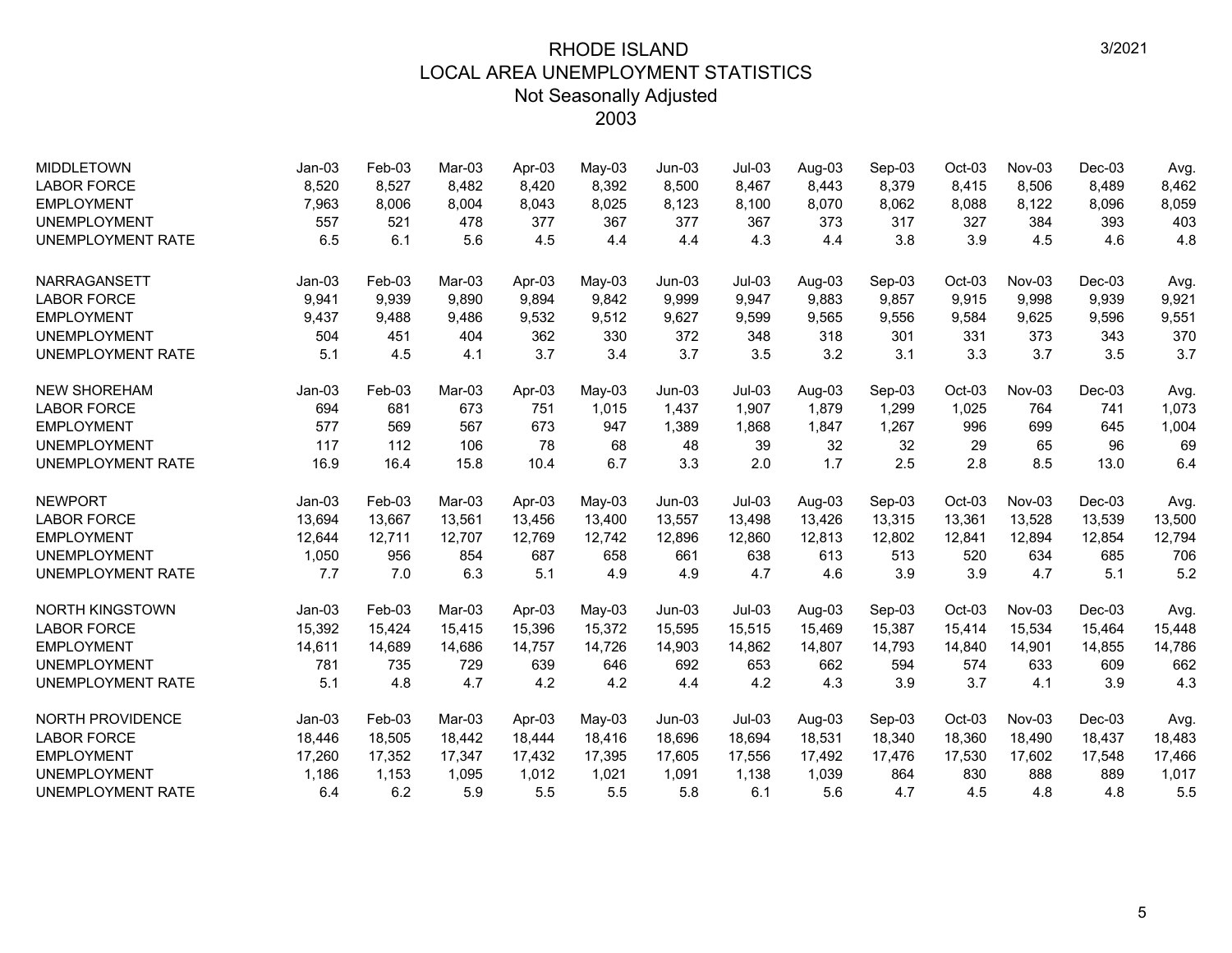| <b>NORTH SMITHFIELD</b>  | $Jan-03$ | Feb-03 | Mar-03 | Apr-03 | May-03   | $Jun-03$ | $Jul-03$ | Aug-03 | Sep-03 | Oct-03 | $Nov-03$ | $Dec-03$ | Avg.   |
|--------------------------|----------|--------|--------|--------|----------|----------|----------|--------|--------|--------|----------|----------|--------|
| <b>LABOR FORCE</b>       | 6,134    | 6,138  | 6,113  | 6,061  | 6,042    | 6,125    | 6,120    | 6,105  | 6,039  | 6,057  | 6,118    | 6,104    | 6,096  |
| <b>EMPLOYMENT</b>        | 5,726    | 5,756  | 5,755  | 5,783  | 5,771    | 5,840    | 5,824    | 5,804  | 5,797  | 5,816  | 5,840    | 5,821    | 5,794  |
| <b>UNEMPLOYMENT</b>      | 408      | 382    | 358    | 278    | 271      | 285      | 296      | 301    | 242    | 241    | 278      | 283      | 302    |
| <b>UNEMPLOYMENT RATE</b> | 6.7      | 6.2    | 5.9    | 4.6    | 4.5      | 4.7      | 4.8      | 4.9    | 4.0    | 4.0    | 4.5      | 4.6      | 5.0    |
| <b>PAWTUCKET</b>         | $Jan-03$ | Feb-03 | Mar-03 | Apr-03 | $May-03$ | $Jun-03$ | $Jul-03$ | Aug-03 | Sep-03 | Oct-03 | Nov-03   | Dec-03   | Avg.   |
| <b>LABOR FORCE</b>       | 37,201   | 37,155 | 37,152 | 37,018 | 37,017   | 37,584   | 37,630   | 37,301 | 37,060 | 37,207 | 37,409   | 37,222   | 37,247 |
| <b>EMPLOYMENT</b>        | 34,288   | 34,470 | 34,460 | 34,628 | 34,556   | 34,973   | 34,875   | 34,747 | 34,716 | 34,823 | 34,966   | 34,860   | 34,697 |
| <b>UNEMPLOYMENT</b>      | 2,913    | 2,685  | 2,692  | 2,390  | 2,461    | 2,611    | 2,755    | 2,554  | 2,344  | 2,384  | 2,443    | 2,362    | 2,550  |
| <b>UNEMPLOYMENT RATE</b> | 7.8      | 7.2    | 7.2    | 6.5    | 6.6      | 6.9      | 7.3      | 6.8    | 6.3    | 6.4    | 6.5      | 6.3      | 6.8    |
| <b>PORTSMOUTH</b>        | $Jan-03$ | Feb-03 | Mar-03 | Apr-03 | $May-03$ | $Jun-03$ | $Jul-03$ | Aug-03 | Sep-03 | Oct-03 | Nov-03   | $Dec-03$ | Avg.   |
| <b>LABOR FORCE</b>       | 9,366    | 9,369  | 9,344  | 9,297  | 9,278    | 9,407    | 9,373    | 9,328  | 9,269  | 9,303  | 9,385    | 9,370    | 9,341  |
| <b>EMPLOYMENT</b>        | 8,837    | 8,884  | 8,882  | 8,925  | 8,906    | 9,014    | 8,988    | 8,956  | 8,948  | 8,975  | 9,012    | 8,985    | 8,943  |
| <b>UNEMPLOYMENT</b>      | 529      | 485    | 462    | 372    | 372      | 393      | 385      | 372    | 321    | 328    | 373      | 385      | 398    |
| <b>UNEMPLOYMENT RATE</b> | 5.6      | 5.2    | 4.9    | 4.0    | 4.0      | 4.2      | 4.1      | 4.0    | 3.5    | 3.5    | 4.0      | 4.1      | 4.3    |
| <b>PROVIDENCE</b>        | $Jan-03$ | Feb-03 | Mar-03 | Apr-03 | $May-03$ | $Jun-03$ | $Jul-03$ | Aug-03 | Sep-03 | Oct-03 | Nov-03   | $Dec-03$ | Avg.   |
| <b>LABOR FORCE</b>       | 78,143   | 78,060 | 77,878 | 78,007 | 78,157   | 79,332   | 79,186   | 78,379 | 77,548 | 77,728 | 78,245   | 77,659   | 78,194 |
| <b>EMPLOYMENT</b>        | 71,923   | 72,305 | 72,286 | 72,638 | 72,486   | 73,359   | 73,156   | 72,887 | 72,823 | 73,046 | 73,346   | 73,123   | 72,782 |
| <b>UNEMPLOYMENT</b>      | 6,220    | 5,755  | 5,592  | 5,369  | 5,671    | 5,973    | 6,030    | 5,492  | 4,725  | 4,682  | 4,899    | 4,536    | 5,412  |
| <b>UNEMPLOYMENT RATE</b> | 8.0      | 7.4    | 7.2    | 6.9    | 7.3      | 7.5      | 7.6      | 7.0    | 6.1    | 6.0    | 6.3      | 5.8      | 6.9    |
| <b>RICHMOND</b>          | $Jan-03$ | Feb-03 | Mar-03 | Apr-03 | May-03   | $Jun-03$ | $Jul-03$ | Aug-03 | Sep-03 | Oct-03 | Nov-03   | Dec-03   | Avg.   |
| <b>LABOR FORCE</b>       | 4,242    | 4,258  | 4,261  | 4,251  | 4,235    | 4,289    | 4,297    | 4,271  | 4,242  | 4,249  | 4,280    | 4,278    | 4,263  |
| <b>EMPLOYMENT</b>        | 4,069    | 4,090  | 4,090  | 4,110  | 4,100    | 4,150    | 4,139    | 4.124  | 4,120  | 4,132  | 4,150    | 4,137    | 4,118  |
| <b>UNEMPLOYMENT</b>      | 173      | 168    | 171    | 141    | 135      | 139      | 158      | 147    | 122    | 117    | 130      | 141      | 145    |
| <b>UNEMPLOYMENT RATE</b> | 4.1      | 3.9    | 4.0    | 3.3    | 3.2      | 3.2      | 3.7      | 3.4    | 2.9    | 2.8    | 3.0      | 3.3      | 3.4    |
| <b>SCITUATE</b>          | $Jan-03$ | Feb-03 | Mar-03 | Apr-03 | $May-03$ | $Jun-03$ | $Jul-03$ | Aug-03 | Sep-03 | Oct-03 | Nov-03   | $Dec-03$ | Avg.   |
| <b>LABOR FORCE</b>       | 6,350    | 6,374  | 6,358  | 6,312  | 6,287    | 6,387    | 6,401    | 6,339  | 6,241  | 6,239  | 6,287    | 6,266    | 6,320  |
| <b>EMPLOYMENT</b>        | 5,888    | 5,919  | 5,917  | 5,946  | 5,933    | 6,006    | 5,989    | 5,967  | 5,962  | 5,980  | 6,004    | 5,986    | 5,958  |
| <b>UNEMPLOYMENT</b>      | 462      | 455    | 441    | 366    | 354      | 381      | 412      | 372    | 279    | 259    | 283      | 280      | 362    |
| <b>UNEMPLOYMENT RATE</b> | 7.3      | 7.1    | 6.9    | 5.8    | 5.6      | 6.0      | 6.4      | 5.9    | 4.5    | 4.2    | 4.5      | 4.5      | 5.7    |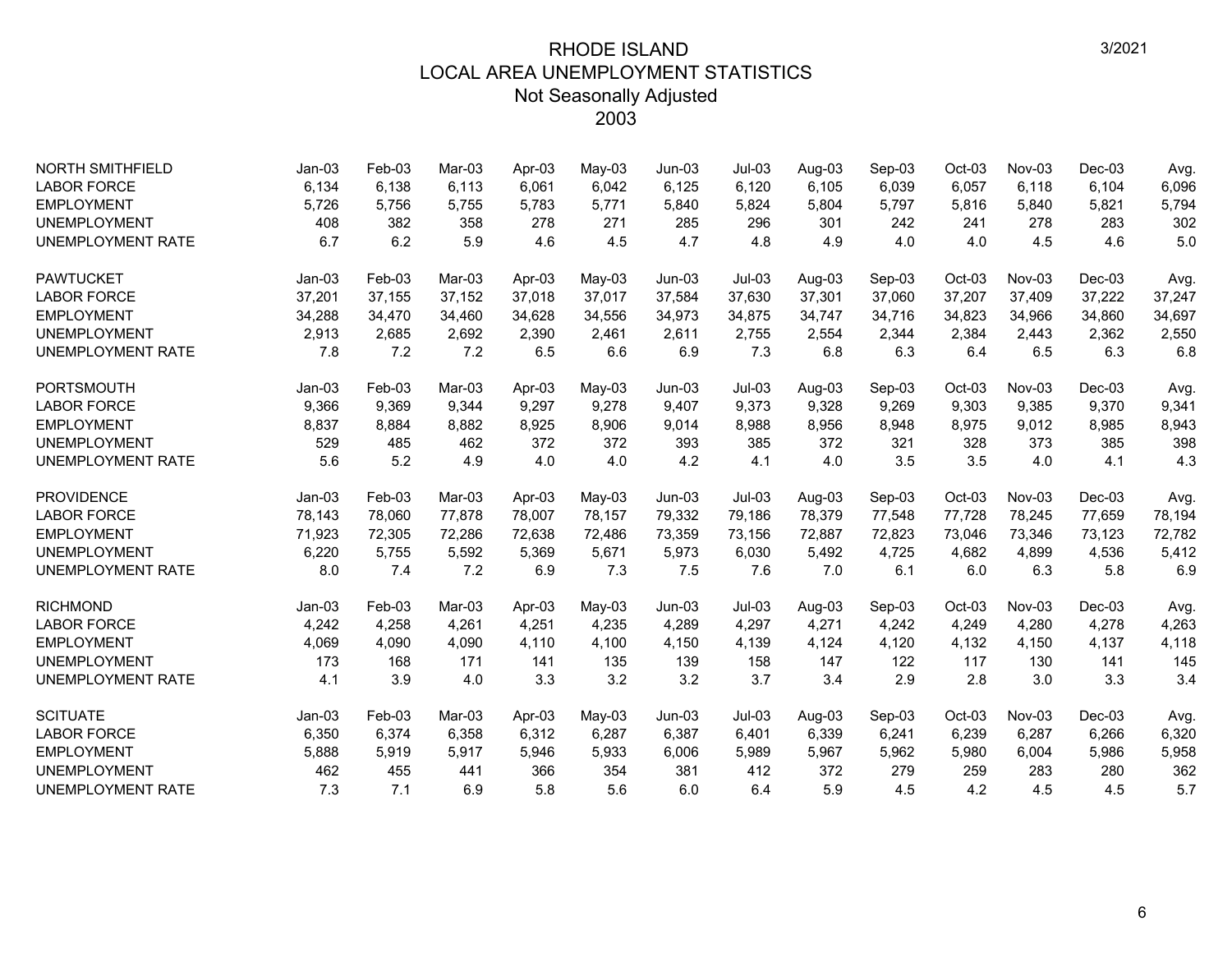| <b>SMITHFIELD</b>        | $Jan-03$ | Feb-03 | Mar-03 | Apr-03 | $May-03$ | $Jun-03$ | $Jul-03$ | Aug-03 | Sep-03 | Oct-03   | Nov-03   | Dec-03   | Avg.   |
|--------------------------|----------|--------|--------|--------|----------|----------|----------|--------|--------|----------|----------|----------|--------|
| <b>LABOR FORCE</b>       | 11,649   | 11,659 | 11.633 | 11.586 | 11,580   | 11,768   | 11,799   | 11,708 | 11,571 | 11,606   | 11,676   | 11.647   | 11,657 |
| <b>EMPLOYMENT</b>        | 10,970   | 11,028 | 11,025 | 11,079 | 11,056   | 11,188   | 11,158   | 11,116 | 11,107 | 11,141   | 11,187   | 11,154   | 11,101 |
| <b>UNEMPLOYMENT</b>      | 679      | 631    | 608    | 507    | 524      | 580      | 641      | 592    | 464    | 465      | 489      | 493      | 556    |
| <b>UNEMPLOYMENT RATE</b> | 5.8      | 5.4    | 5.2    | 4.4    | 4.5      | 4.9      | 5.4      | 5.1    | 4.0    | 4.0      | 4.2      | 4.2      | 4.8    |
| <b>SOUTH KINGSTOWN</b>   | $Jan-03$ | Feb-03 | Mar-03 | Apr-03 | May-03   | $Jun-03$ | $Jul-03$ | Aug-03 | Sep-03 | Oct-03   | Nov-03   | $Dec-03$ | Avg.   |
| <b>LABOR FORCE</b>       | 15,112   | 15,160 | 15,118 | 15,069 | 14,965   | 15,226   | 15,168   | 15,057 | 14,973 | 15,017   | 15,164   | 15,098   | 15,094 |
| <b>EMPLOYMENT</b>        | 14,228   | 14,303 | 14,301 | 14,370 | 14,340   | 14,512   | 14,472   | 14,419 | 14,406 | 14,451   | 14,510   | 14,466   | 14,398 |
| <b>UNEMPLOYMENT</b>      | 884      | 857    | 817    | 699    | 625      | 714      | 696      | 638    | 567    | 566      | 654      | 632      | 696    |
| <b>UNEMPLOYMENT RATE</b> | 5.8      | 5.7    | 5.4    | 4.6    | 4.2      | 4.7      | 4.6      | 4.2    | 3.8    | 3.8      | 4.3      | 4.2      | 4.6    |
| <b>TIVERTON</b>          | $Jan-03$ | Feb-03 | Mar-03 | Apr-03 | May-03   | $Jun-03$ | $Jul-03$ | Aug-03 | Sep-03 | Oct-03   | $Nov-03$ | $Dec-03$ | Avg.   |
| <b>LABOR FORCE</b>       | 8,644    | 8,674  | 8,649  | 8,579  | 8,499    | 8,595    | 8,647    | 8,618  | 8,539  | 8,564    | 8,646    | 8,665    | 8,610  |
| <b>EMPLOYMENT</b>        | 8,026    | 8,069  | 8,067  | 8,107  | 8,089    | 8,188    | 8,164    | 8,134  | 8,127  | 8,152    | 8,185    | 8,160    | 8,122  |
| <b>UNEMPLOYMENT</b>      | 618      | 605    | 582    | 472    | 410      | 407      | 483      | 484    | 412    | 412      | 461      | 505      | 488    |
| <b>UNEMPLOYMENT RATE</b> | 7.1      | 7.0    | 6.7    | 5.5    | 4.8      | 4.7      | 5.6      | 5.6    | 4.8    | 4.8      | 5.3      | 5.8      | 5.7    |
| <b>WARREN</b>            | $Jan-03$ | Feb-03 | Mar-03 | Apr-03 | $May-03$ | $Jun-03$ | $Jul-03$ | Aug-03 | Sep-03 | $Oct-03$ | $Nov-03$ | $Dec-03$ | Avg.   |
| <b>LABOR FORCE</b>       | 6,298    | 6,330  | 6.303  | 6,272  | 6,225    | 6,331    | 6,320    | 6,295  | 6,216  | 6,234    | 6,284    | 6,275    | 6,282  |
| <b>EMPLOYMENT</b>        | 5,879    | 5,909  | 5,908  | 5,936  | 5,925    | 5,996    | 5,979    | 5,958  | 5,953  | 5,971    | 5,995    | 5,977    | 5,949  |
| <b>UNEMPLOYMENT</b>      | 419      | 421    | 395    | 336    | 300      | 335      | 341      | 337    | 263    | 263      | 289      | 298      | 333    |
| <b>UNEMPLOYMENT RATE</b> | 6.7      | 6.7    | 6.3    | 5.4    | 4.8      | 5.3      | 5.4      | 5.4    | 4.2    | 4.2      | 4.6      | 4.7      | 5.3    |
| <b>WARWICK</b>           | $Jan-03$ | Feb-03 | Mar-03 | Apr-03 | $May-03$ | $Jun-03$ | $Jul-03$ | Aug-03 | Sep-03 | Oct-03   | $Nov-03$ | $Dec-03$ | Avg.   |
| <b>LABOR FORCE</b>       | 48,445   | 48,609 | 48.500 | 48.449 | 48,439   | 49,153   | 48,921   | 48.722 | 48,317 | 48.371   | 48.664   | 48.504   | 48,591 |
| <b>EMPLOYMENT</b>        | 45,611   | 45,853 | 45,840 | 46,064 | 45,968   | 46,522   | 46,392   | 46,222 | 46,182 | 46,323   | 46,514   | 46,373   | 46,155 |
| <b>UNEMPLOYMENT</b>      | 2,834    | 2,756  | 2,660  | 2,385  | 2,471    | 2,631    | 2,529    | 2,500  | 2,135  | 2,048    | 2,150    | 2,131    | 2,436  |
| <b>UNEMPLOYMENT RATE</b> | 5.8      | 5.7    | 5.5    | 4.9    | 5.1      | 5.4      | 5.2      | 5.1    | 4.4    | 4.2      | 4.4      | 4.4      | 5.0    |
| <b>WEST GREENWICH</b>    | $Jan-03$ | Feb-03 | Mar-03 | Apr-03 | May-03   | $Jun-03$ | $Jul-03$ | Aug-03 | Sep-03 | $Oct-03$ | Nov-03   | $Dec-03$ | Avg.   |
| <b>LABOR FORCE</b>       | 3,281    | 3,323  | 3,317  | 3,299  | 3,288    | 3,345    | 3,338    | 3,322  | 3,286  | 3,299    | 3,312    | 3,302    | 3,309  |
| <b>EMPLOYMENT</b>        | 3,121    | 3,137  | 3,136  | 3,150  | 3,144    | 3,182    | 3,174    | 3,162  | 3,159  | 3,169    | 3,183    | 3,172    | 3,157  |
| <b>UNEMPLOYMENT</b>      | 160      | 186    | 181    | 149    | 144      | 163      | 164      | 160    | 127    | 130      | 129      | 130      | 152    |
| <b>UNEMPLOYMENT RATE</b> | 4.9      | 5.6    | 5.5    | 4.5    | 4.4      | 4.9      | 4.9      | 4.8    | 3.9    | 3.9      | 3.9      | 3.9      | 4.6    |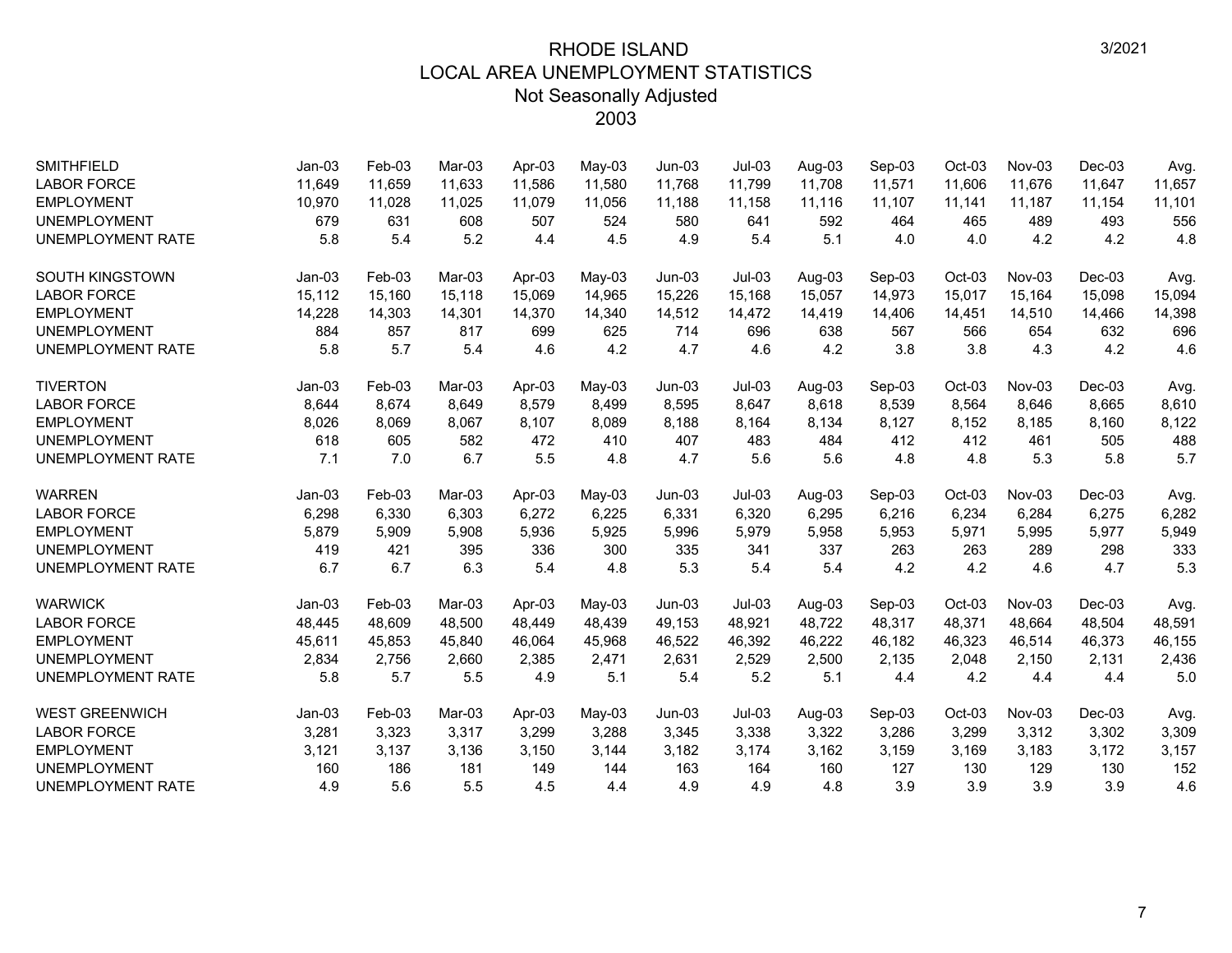| <b>WEST WARWICK</b>      | $Jan-03$ | Feb-03 | Mar-03 | Apr-03 | May-03   | $Jun-03$ | $Jul-03$ | Aug-03 | Sep-03 | Oct-03 | Nov-03 | $Dec-03$ | Avg.   |
|--------------------------|----------|--------|--------|--------|----------|----------|----------|--------|--------|--------|--------|----------|--------|
| <b>LABOR FORCE</b>       | 16,688   | 16,748 | 16,666 | 16,581 | 16,547   | 16,821   | 16,690   | 16,576 | 16,441 | 16,443 | 16,551 | 16,542   | 16,608 |
| <b>EMPLOYMENT</b>        | 15,424   | 15,506 | 15,502 | 15,577 | 15,544   | 15,732   | 15,689   | 15,631 | 15,618 | 15,666 | 15,729 | 15,682   | 15,608 |
| <b>UNEMPLOYMENT</b>      | 1,264    | 1,242  | 1,164  | 1,004  | 1,003    | 1,089    | 1,001    | 945    | 823    | 777    | 822    | 860      | 1,000  |
| UNEMPLOYMENT RATE        | 7.6      | 7.4    | 7.0    | 6.1    | 6.1      | 6.5      | 6.0      | 5.7    | 5.0    | 4.7    | 5.0    | 5.2      | 6.0    |
| WESTERLY                 | $Jan-03$ | Feb-03 | Mar-03 | Apr-03 | May-03   | $Jun-03$ | $Jul-03$ | Aug-03 | Sep-03 | Oct-03 | Nov-03 | $Dec-03$ | Avg.   |
| <b>LABOR FORCE</b>       | 13,005   | 13,034 | 12,976 | 12,815 | 12,737   | 13,015   | 13,238   | 13,005 | 12,800 | 12,731 | 12,752 | 12,772   | 12,907 |
| <b>EMPLOYMENT</b>        | 12,361   | 12,393 | 12,361 | 12,341 | 12,367   | 12,625   | 12,765   | 12,612 | 12,399 | 12,323 | 12,324 | 12,315   | 12,432 |
| <b>UNEMPLOYMENT</b>      | 644      | 641    | 615    | 474    | 370      | 390      | 473      | 393    | 401    | 408    | 428    | 457      | 475    |
| UNEMPLOYMENT RATE        | 5.0      | 4.9    | 4.7    | 3.7    | 2.9      | 3.0      | 3.6      | 3.0    | 3.1    | 3.2    | 3.4    | 3.6      | 3.7    |
| <b>WOONSOCKET</b>        | $Jan-03$ | Feb-03 | Mar-03 | Apr-03 | $May-03$ | $Jun-03$ | $Jul-03$ | Aug-03 | Sep-03 | Oct-03 | Nov-03 | $Dec-03$ | Avg.   |
| <b>LABOR FORCE</b>       | 22,028   | 22,004 | 21,924 | 21,884 | 21,841   | 22,175   | 22,152   | 22,023 | 21,868 | 21,967 | 22,012 | 21,906   | 21,982 |
| <b>EMPLOYMENT</b>        | 20,241   | 20,348 | 20.342 | 20.443 | 20.399   | 20,645   | 20.588   | 20,513 | 20.495 | 20,558 | 20.642 | 20,579   | 20,483 |
| <b>UNEMPLOYMENT</b>      | 1,787    | 1,656  | 1,582  | 1,441  | 1,442    | 1,530    | 1,564    | 1,510  | 1,373  | 1,409  | 1,370  | 1,327    | 1,499  |
| UNEMPLOYMENT RATE        | 8.1      | 7.5    | 7.2    | 6.6    | 6.6      | 6.9      | 7.1      | 6.9    | 6.3    | 6.4    | 6.2    | 6.1      | 6.8    |
| <b>BRISTOL COUNTY</b>    | $Jan-03$ | Feb-03 | Mar-03 | Apr-03 | $May-03$ | $Jun-03$ | $Jul-03$ | Aug-03 | Sep-03 | Oct-03 | Nov-03 | $Dec-03$ | Avg.   |
| <b>LABOR FORCE</b>       | 27,611   | 27,717 | 27,609 | 27,573 | 27,440   | 27,902   | 27,792   | 27,631 | 27,435 | 27,556 | 27,764 | 27,669   | 27,642 |
| <b>EMPLOYMENT</b>        | 26,012   | 26,150 | 26,143 | 26,270 | 26,215   | 26,533   | 26,458   | 26,361 | 26,338 | 26,419 | 26,526 | 26,446   | 26,323 |
| <b>UNEMPLOYMENT</b>      | 1,599    | 1,567  | 1,466  | 1,303  | 1,225    | 1,369    | 1,334    | 1,270  | 1,097  | 1,137  | 1,238  | 1,223    | 1,319  |
| <b>UNEMPLOYMENT RATE</b> | 5.8      | 5.7    | 5.3    | 4.7    | 4.5      | 4.9      | 4.8      | 4.6    | 4.0    | 4.1    | 4.5    | 4.4      | 4.8    |
| <b>KENT COUNTY</b>       | $Jan-03$ | Feb-03 | Mar-03 | Apr-03 | $May-03$ | $Jun-03$ | $Jul-03$ | Aug-03 | Sep-03 | Oct-03 | Nov-03 | $Dec-03$ | Avg.   |
| <b>LABOR FORCE</b>       | 95,384   | 95,685 | 95,382 | 95,177 | 95,096   | 96,556   | 96,101   | 95,653 | 94,827 | 94,946 | 95,526 | 95,269   | 95,467 |
| <b>EMPLOYMENT</b>        | 89,443   | 89,917 | 89,894 | 90,329 | 90,141   | 91,227   | 90,976   | 90,641 | 90,564 | 90,840 | 91,214 | 90,938   | 90,510 |
| <b>UNEMPLOYMENT</b>      | 5,941    | 5,768  | 5,488  | 4,848  | 4,955    | 5,329    | 5,125    | 5,012  | 4,263  | 4,106  | 4,312  | 4,331    | 4,957  |
| UNEMPLOYMENT RATE        | 6.2      | 6.0    | 5.8    | 5.1    | 5.2      | 5.5      | 5.3      | 5.2    | 4.5    | 4.3    | 4.5    | 4.5      | 5.2    |